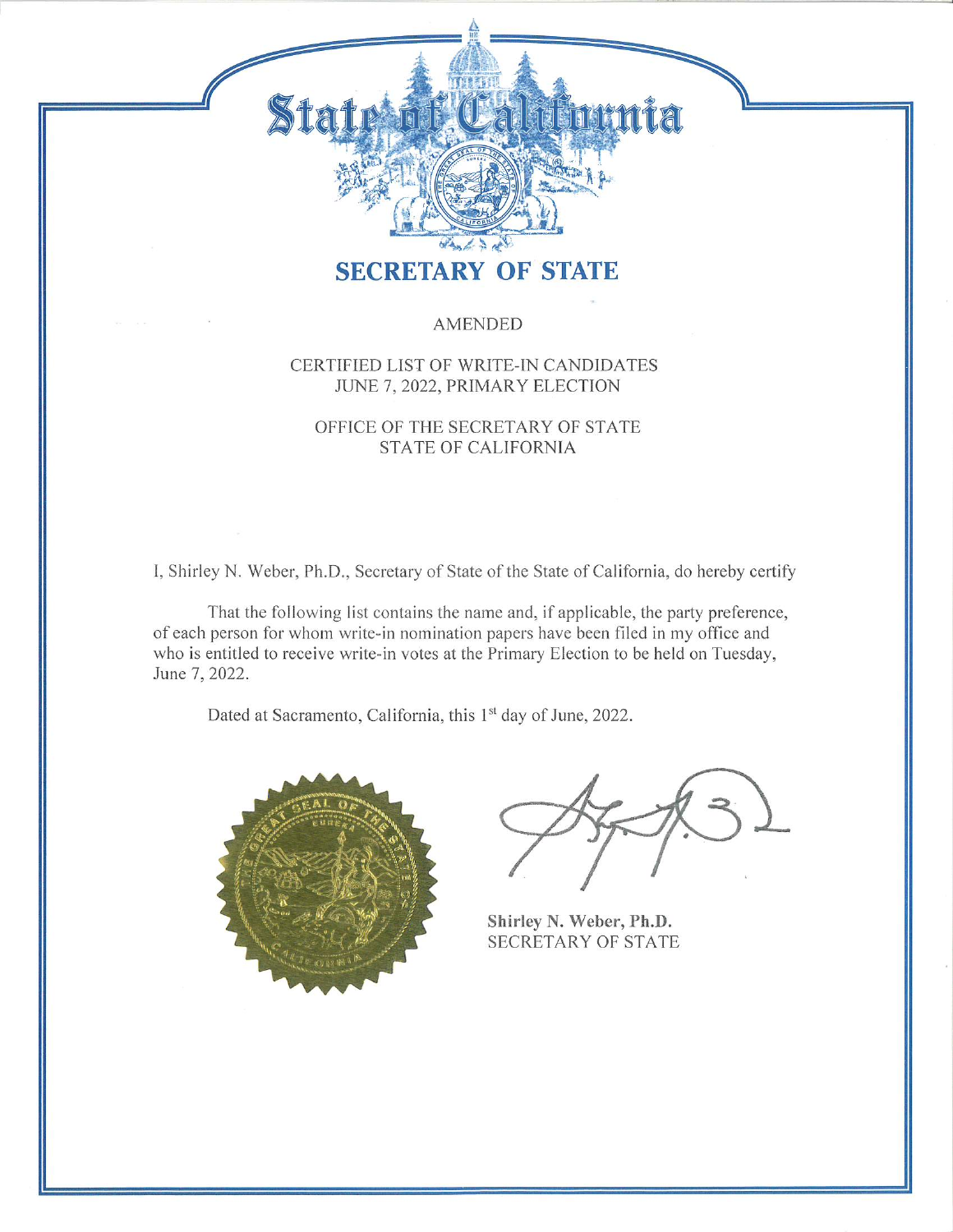#### **Official Certified List of Write-In Candidates - Amended**

6/1/2022 Page 1 of 5

|                                  | Governor                                              |
|----------------------------------|-------------------------------------------------------|
| <b>Gurinder Bhangoo (W/I)</b>    | Republican                                            |
| No Ballot Designation            |                                                       |
| Jeff Scott (W/I)                 | <b>American Independent</b>                           |
| No Ballot Designation            |                                                       |
|                                  | <b>Lieutenant Governor</b>                            |
| James Orlando Ogle (W/I)         | <b>No Party Preference</b>                            |
| No Ballot Designation            |                                                       |
|                                  | <b>Secretary of State</b>                             |
| <b>Desmond A Silveira (W/I)</b>  | <b>No Party Preference</b>                            |
| No Ballot Designation            |                                                       |
|                                  | <b>Board of Equalization Member District 3</b>        |
| G. Rick Marshall (W/I)           | Republican                                            |
| No Ballot Designation            |                                                       |
|                                  | <b>United States Senator (Full Term)</b>              |
| Lijun (Lily) Zhou (W/I)          | Republican                                            |
| No Ballot Designation            |                                                       |
| Irene Ratliff (W/I)              | <b>No Party Preference</b>                            |
| No Ballot Designation            |                                                       |
| <b>Marc Alexander Roth (W/I)</b> | <b>No Party Preference</b>                            |
| No Ballot Designation            |                                                       |
| Mark A. Ruzon (W/I)              | <b>No Party Preference</b>                            |
| No Ballot Designation            |                                                       |
|                                  | <b>United States Senator (Partial/Unexpired Term)</b> |
| John Thompson Parker (W/I)       | <b>Peace and Freedom</b>                              |

No Ballot Designation **Irene Ratliff (W/I) No Party Preference** No Ballot Designation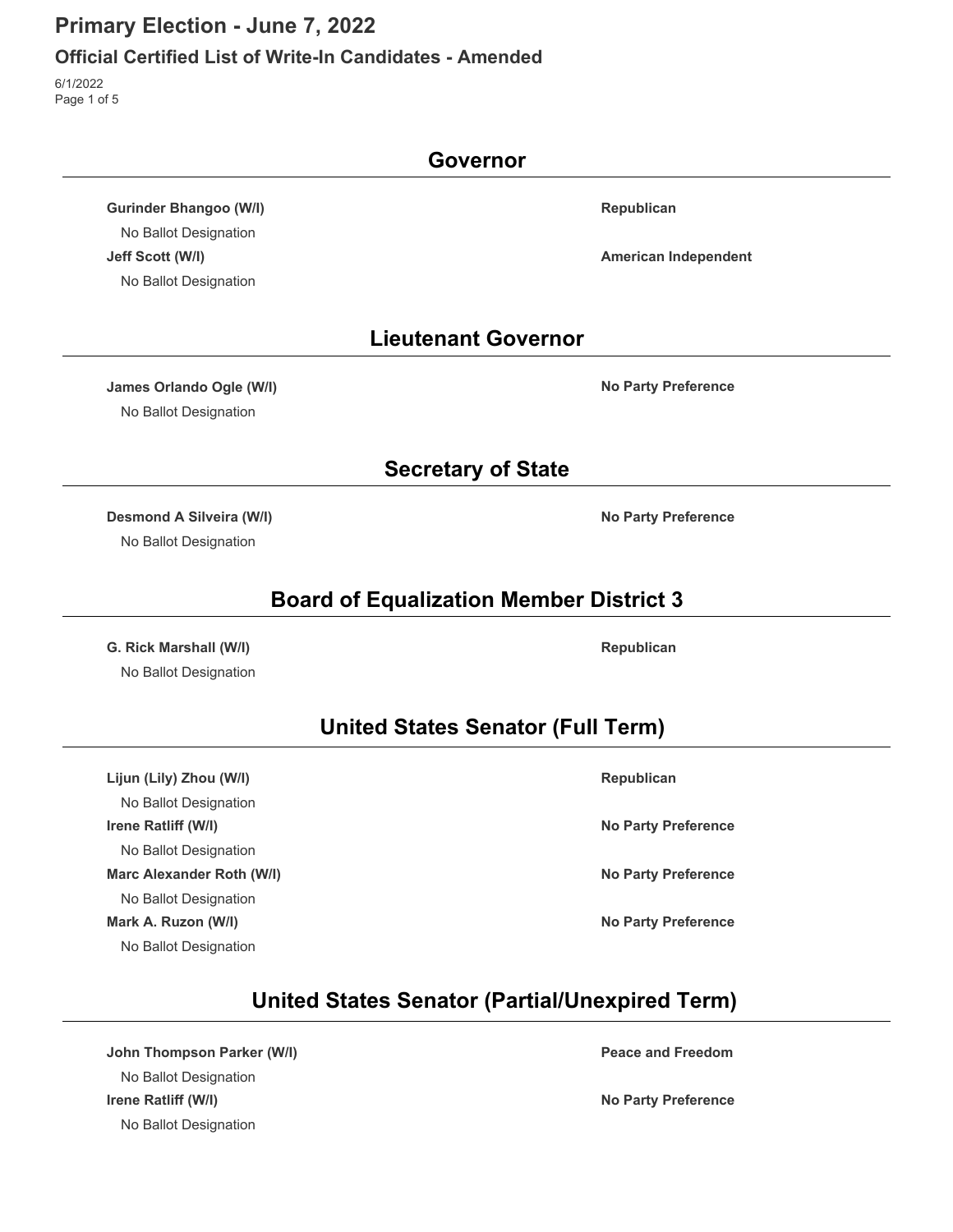#### **Official Certified List of Write-In Candidates - Amended**

6/1/2022 Page 2 of 5

#### **United States Representative District 4**

**Seth T Newman (W/I) No Party Preference** No Ballot Designation

**United States Representative District 6**

**Chris Richardson (W/I) Green**

No Ballot Designation

**United States Representative District 8**

**Demnlus Johnson (W/I) Democratic** No Ballot Designation

## **United States Representative District 10**

**Katherine Piccinini (W/I) Republican** No Ballot Designation

## **United States Representative District 16**

**Travis Andrew Odekirk (W/I) Democratic**

No Ballot Designation

## **United States Representative District 31**

**Erskine L. Levi (W/I) No Party Preference** No Ballot Designation

**United States Representative District 45**

**Hilaire Fuji Shioura (W/I) No Party Preference** No Ballot Designation

## **United States Representative District 51**

**Barrett Holman Leak (W/I) Democratic** No Ballot Designation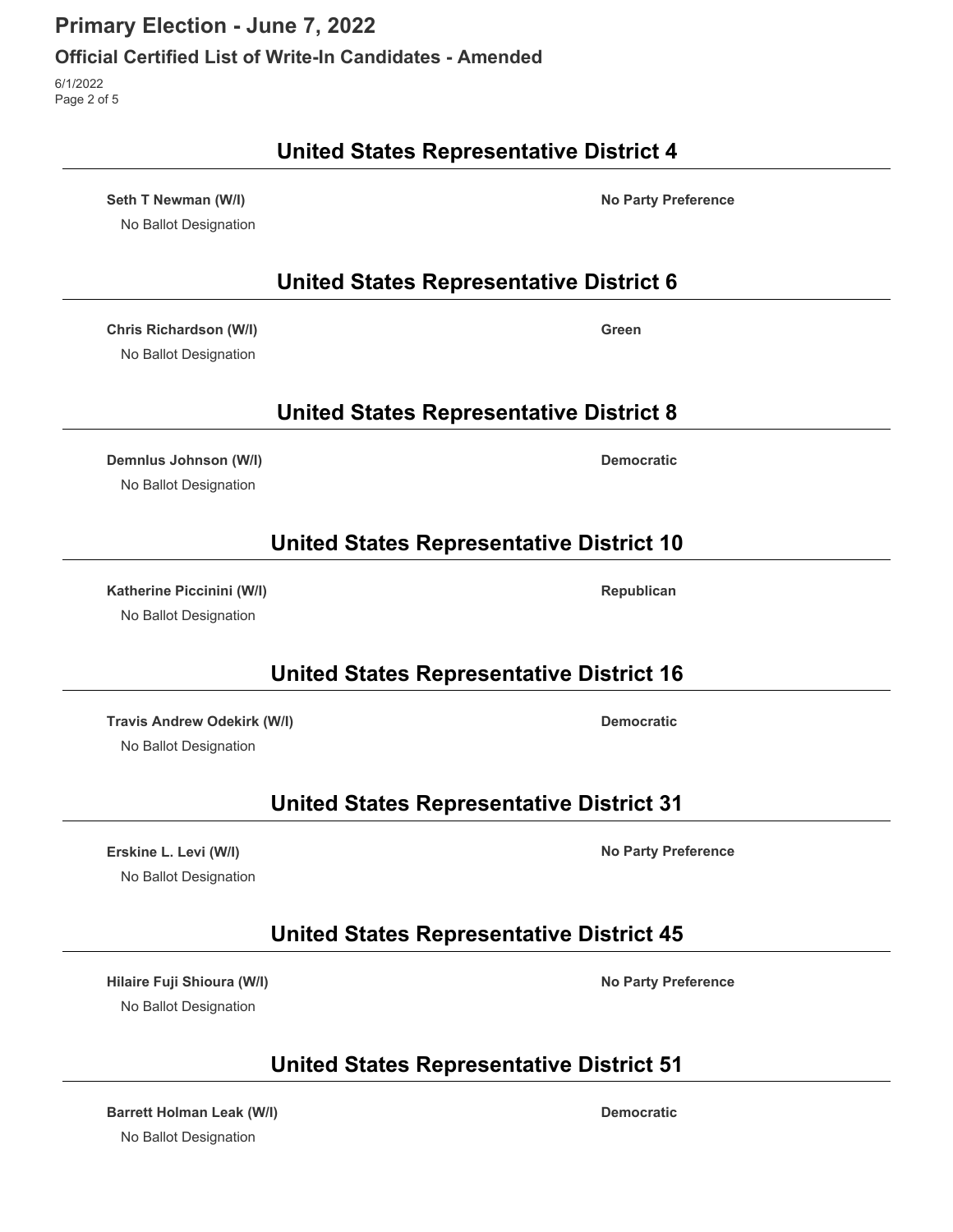#### **Official Certified List of Write-In Candidates - Amended**

6/1/2022 Page 3 of 5

|                                            | <b>State Senate District 8</b>          |
|--------------------------------------------|-----------------------------------------|
| Susan Mason (W/I)<br>No Ballot Designation | Republican                              |
|                                            | <b>State Senate District 24</b>         |
| Edwin P Duterte (W/I)                      | Republican                              |
| No Ballot Designation                      |                                         |
| Kristina Irwin (W/I)                       | Republican                              |
| No Ballot Designation                      |                                         |
|                                            | <b>State Senate District 26</b>         |
| Claudia Agraz (W/I)                        | Republican                              |
| No Ballot Designation                      |                                         |
|                                            | <b>State Assembly Member District 3</b> |
| Jeanenne H. Hoston (W/I)                   | <b>Democratic</b>                       |
| No Ballot Designation                      |                                         |
|                                            | <b>State Assembly Member District 4</b> |
| Susan G Pelican (W/I)                      | <b>No Party Preference</b>              |
| No Ballot Designation                      |                                         |
|                                            | <b>State Assembly Member District 8</b> |
| <b>Thomas Edward Nichols (W/I)</b>         | Libertarian                             |
| No Ballot Designation                      |                                         |
|                                            | <b>State Assembly Member District 9</b> |
| Mushtaq A Tahirkheli (W/I)                 | <b>Democratic</b>                       |
| No Ballot Designation                      |                                         |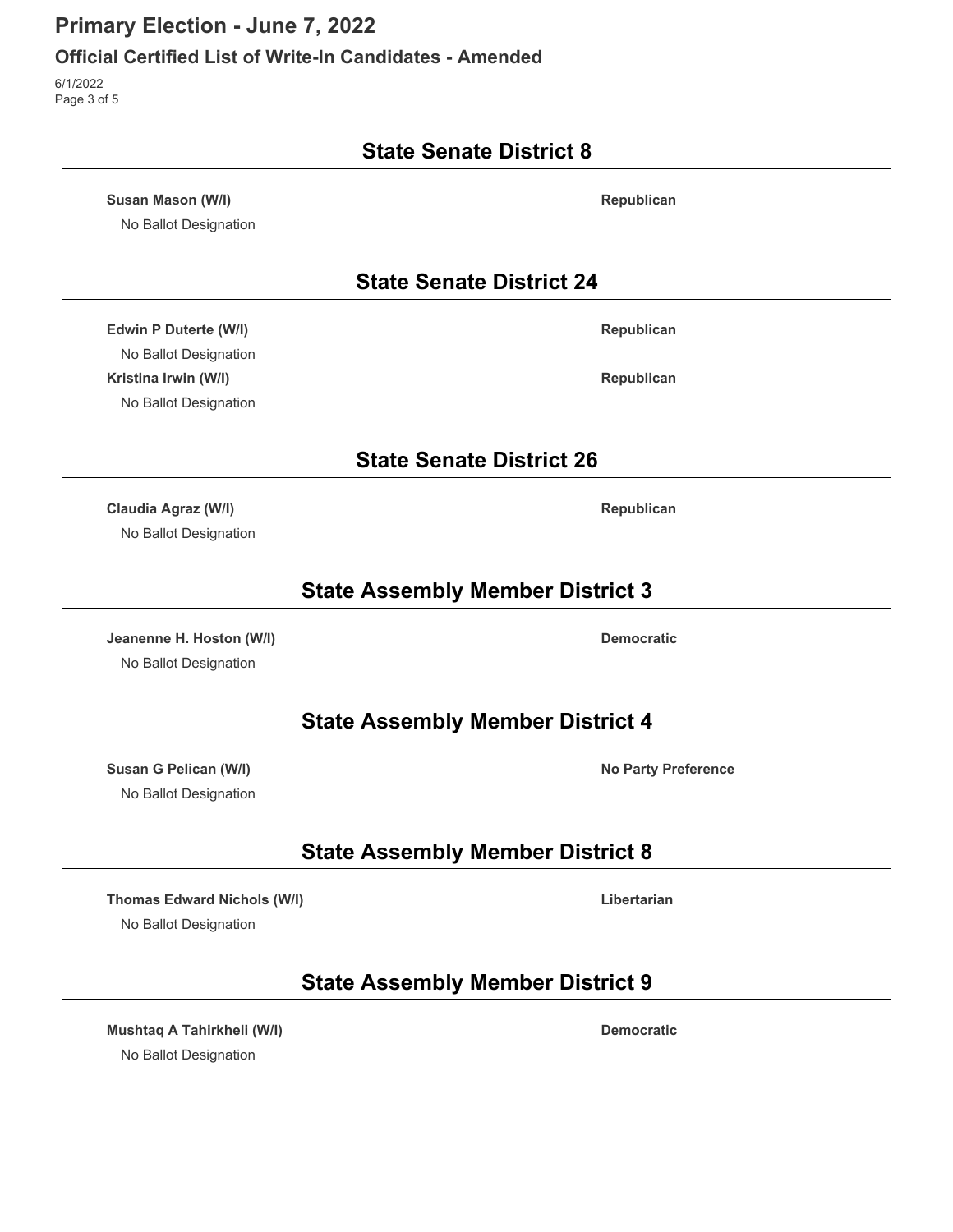#### **Official Certified List of Write-In Candidates - Amended**

6/1/2022 Page 4 of 5

 $\overline{\phantom{0}}$ 

L.

 $\overline{a}$ 

 $\overline{a}$ 

| <b>State Assembly Member District 11</b>              |                                          |                            |
|-------------------------------------------------------|------------------------------------------|----------------------------|
| James Berg (W/I)<br>No Ballot Designation             |                                          | <b>No Party Preference</b> |
|                                                       | <b>State Assembly Member District 12</b> |                            |
| Andrew Alan Podshadley (W/I)<br>No Ballot Designation |                                          | Republican                 |
|                                                       | <b>State Assembly Member District 13</b> |                            |
| <b>Jessica Wagner (W/I)</b><br>No Ballot Designation  |                                          | Republican                 |
|                                                       | <b>State Assembly Member District 14</b> |                            |
| <b>Richard Kinney (W/I)</b><br>No Ballot Designation  |                                          | Republican                 |
|                                                       | <b>State Assembly Member District 18</b> |                            |
| Mindy Pechenuk (W/I)<br>No Ballot Designation         |                                          | Republican                 |
|                                                       | <b>State Assembly Member District 27</b> |                            |
| Randall Pellissier (W/I)<br>No Ballot Designation     |                                          | Libertarian                |
|                                                       | <b>State Assembly Member District 41</b> |                            |
| Michael McMahon (W/I)<br>No Ballot Designation        |                                          | Republican                 |
|                                                       | <b>State Assembly Member District 43</b> |                            |
|                                                       |                                          |                            |

**Siaka Massaquoi (W/I) Republican** No Ballot Designation